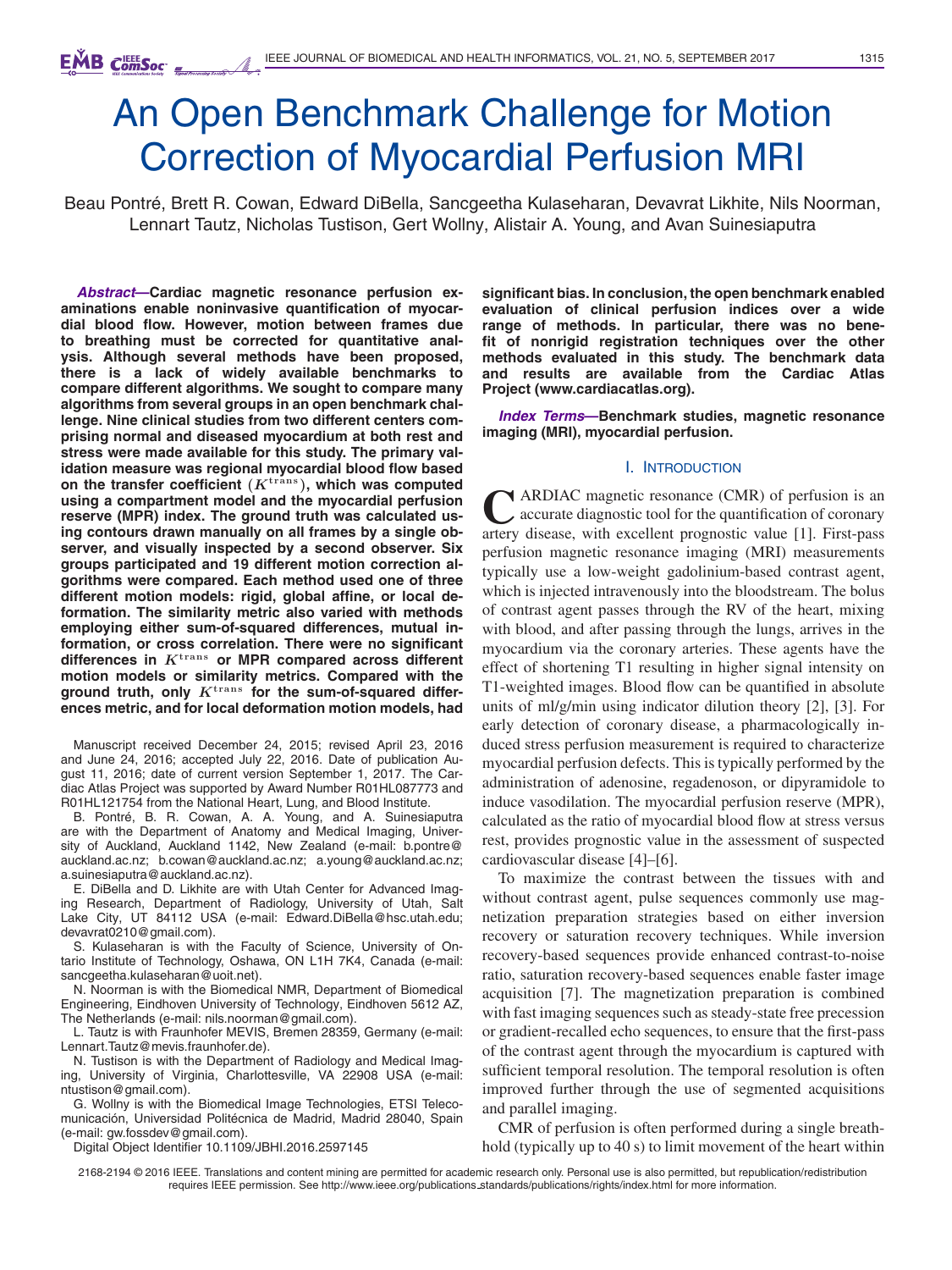

Fig. 1. Two sequences of CMR perfusion images: (a) unregistered sequence before motion correction and (b) ground truth registered sequence after manually based motion correction. Reference masks are shown as an overlay (top: unregistered, bottom: registered). After the 17th frame, motion artifacts caused by breathing start to appear, resulting in contamination of the signal for determination of  $K^{\text{trains}}$ . (a) Unregistered sequence. (b) Registered sequence.

and through the imaging plane. However, patients are often not able to hold their breath for this period of time and involuntary motion of the diaphragm often occurs [8], [9]. Long breath-holds can also cause changes in heart rate, leading to images being acquired at slightly different cardiac phases  $[10]$ . Fig.  $1(a)$  shows examples of motion artifacts caused by breathing.

Motion correction must therefore be performed on the resulting images for accurate and robust quantification of myocardial blood flow. Small changes in the heart location can lead to the region of interest being contaminated by blood in the left ventricle (LV) cavity, resulting in potentially large differences in average myocardial signal intensity. Manually contouring large image sets is a tedious and error-prone process, which can lead to large interobserver differences. Image registration methods have therefore been proposed to remove this source of error.

Many registration methods assume that the transformation between images is rigid in nature [11]–[13]. While rigid transformations (translation and rotation) are computationally more efficient, robust to noise and provide better consistency, they are limited when capturing the effects of more complex transformations. Motion during these scans is not limited to motion within the plane of the image. Through-plane motion is problematic in two-dimensional (2-D) scans where the slice thickness is relatively large and the myocardium is undersampled along the long axis of the heart [7]. Three-dimensional sequences are increasingly being investigated to correct these issues [14]. Aside from through-plane motion, rigid techniques do not consider deformations that can occur in the myocardium throughout the firstpass image acquisition. Registration methods that use a global (affine) motions model [15] account for some aspects of the more complex deformations. Nonrigid motion models that account for local deformations [16]–[18] provide better alignment if there is deformation of the heart during breathing, but they are more susceptible to noise and are more computationally intensive.

The performance of a registration technique is not solely dependent on the assumed motion model. Other features such as the interpolation algorithm, the strategy for reference frame selection, and the similarity metric used can all influence the performance. Many registration techniques use similarity metrics based on intensities in the images. Techniques by Bidaut and Vallé [11] and Gupta *et al.* [12] are based on the sum-ofsquared differences metric, which is well suited to correcting for rotations [19]. Other groups have employed metrics based on normalized MI [15] and cross correlation (CC) [12]. Other methods move away from the intensity-based approach and use metrics that assess spatial gradients [20] or independent component analysis (ICA) [21]. Further, Cordero-Grande *et al.* [19] have proposed a method using a metric that exploits the variations in the temporal curves.

Despite the wide variety of methods available for motion correction of perfusion CMR, they are still limited in clinical acceptance. Widespread adoption of any technique in the clinical environment requires thorough validation. Xue *et al.* [15] did a validation study on two registration techniques across a multicenter dataset. They used a combination of qualitative and quantitative measures to assess the performance of the methods, but did not evaluate clinically relevant parameters on this dataset.

We present an open benchmark dataset and comparison of a large number of methods, which was performed as part of a MICCAI 2014 challenge [22]. The main hypothesis was that the use of nonrigid registration techniques on perfusion CMR datasets would yield more accurate estimates of blood flow indices than using rigid registration techniques. We describe the process of data selection and the calculation of ground truth perfusion measures. We then summarize the resulting myocardial blood flow indices generated by the challenge participants. The data and evaluation software will remain open to researchers at the Cardiac Atlas Project website. This resource is made available to allow researchers to compare motion correction methods and evaluate algorithmic improvements in the future.

### II. DATA AND METHODS

# *A. CMR Data*

Mid-ventricular short-axis first-pass contrast-enhanced CMR slices were selected from nine anonymized patients at both rest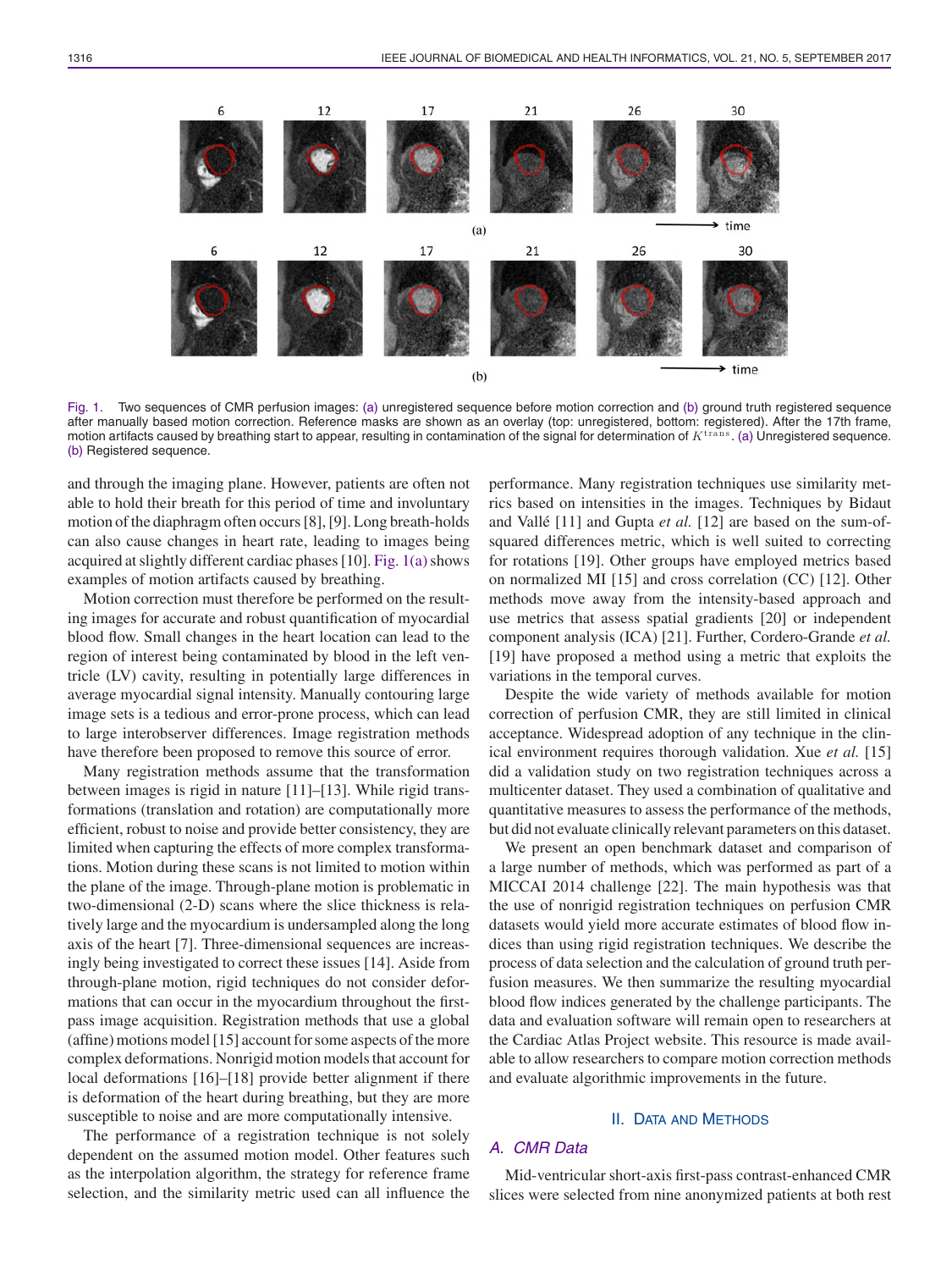and adenosine induced stress conditions (50 frames). Seven cases were diagnosed as normal, one case had an anteroseptal infarction, and one an inferior infarction. All cases were affected to varying degrees by breathing motion. Some cases were included because they displayed significant motion indicative of problematic cases often found in practice. In the stress study of one case, a dark rim artifact along the endocardium was observed. Informed consent from the patients was obtained in accordance with the appropriate institutional review boards.

The image data were acquired at two different centers using different protocols and scanners. Four cases were acquired at the University of Auckland Centre for Advanced MRI, New Zealand, using a Siemens Avanto 1.5 T scanner with a Cartesian saturation-recovery gradient-echo sequence. Readout time per slice was 203 ms, echo time 1.08 ms, saturation recovery time 110 ms, flip angle 12°, using 85 phase encoding steps, iPAT factor 2. The acquisitions at rest were performed with a 4 cc/s bolus of 0.04 mmol/kg Omniscan (gadodiamide), followed by infusion of 140 μg/kg/min adenosine and another 4 cc/s bolus of 0.04 mmol/kg Omniscan for the stress acquisition. Imaging was done over approximately 70 heartbeats with the patient instructed to hold their breath for as long as possible. Five cases were acquired at the Utah Center for Advanced Imaging Research, Utah, USA, using a Siemens Verio 3T MRI scanner with a radial saturation-recovery gradient-echo sequence. Readout time per slice was 187 ms, echo time 1.1 ms, saturation recovery time  $\sim 100$  ms, flip angle 14°, using 72 rays. The acquisitions at rest were performed with 5 cc/s injections of 0.02 mmol/kg Multihance (Gd-BOPTA). This was followed by an infusion of 140  $\mu$ g/kg/min adenosine to induce vasodilation, after which a bolus of 5 cc/s Multihance at 0.03 mmol/kg was injected for the stress acquisition. Imaging was done over approximately 70 heartbeats with the patient instructed to breathe shallowly.

#### *B. Reference Region of Interest*

For each case, a single frame with high contrast between the myocardium and surrounding tissues was selected manually. The reference region of interest comprising left ventricular myocardium was manually drawn and verified by experts from both Utah and Auckland [see overlaid masks in Fig. 1(b)]. Each reference region of interest was required to completely enclose the myocardium on the high-contrast image, avoid contamination from pixels in the blood pool, and have a thickness of at least 2 pixels at any given point. This frame and contours delineating the reference region of interest were provided to all challenge participants. The reference region of interest was used together with the motion corrected images from all other frames to calculate the pixel intensities at each time point, and thereby quantify myocardial blood flow as described in Section II-E.

## *C. Ground Truth*

For the ground truth creation, a manually based motion correction method was developed. A single observer manually segmented all frames using ImageJ (ver. 1.48, NIH). Papillary muscles were excluded from the segmented region. In all cases, the reference mask was used as a starting point, which was edited to cover the myocardium on all frames. All image masks were visually inspected for accuracy by a second independent observer.

The perfusion quantification algorithm required images to be registered, so that the pixel locations in each image correspond to the pixel location in the reference frame for each myocardial segment. To provide a ground truth myocardial perfusion estimate, registration was performed on the segmented binary images obtained from the manually drawn contours. First, a translation was performed to eliminate the largest motion caused by breathing. The center of the LV was calculated from the mask and aligned to the reference frame. The first level used nine bicubic Bezier elements, while the finer level used 25 elements.

The resulting transformations derived from this registration were then used to map the corresponding gray scale perfusion images to a common reference frame.

Since the ground-truth registration was performed on binary images from the manual segmentations, no pixels from outside the myocardium contaminated the result. Spurious misregistered boundary pixels on the blood cavity are known to cause signal intensity errors [23]. This is expected to give minimal bias since very different results are obtained from registrations without segmentations.

#### *D. Participating Algorithms*

Six groups participated in this study with each using diverse motion correction approaches. There was no limitation on what types of approaches to apply. We characterized the participating motion correction algorithms based on their motion model and the choice of similarity metric (see Table I). Five algorithms applied rigid transformation, which only consisted of image shifting (translation) and/or rotation. Two algorithms added global affine deformation, which included scaling, shear, and stretching. Twelve other algorithms applied different local deformation techniques including B-splines, Bezier curve fitting, elastic matching, or diffeomorphic manifold registration. Two algorithms applied the normalized CC technique, two methods used MI and 15 methods used sum-of-squared differences. These methods are summarized in Table I, with the descriptions of each of the methods in the following sections.

*1) M1–M2: Deformable and Rigid Model-Based Image Registration:* In these two methods [24], knowledge about myocardial perfusion was directly applied to create reference images for each time frame, so that rather than having to register all frames to a single reference image, registration could be performed to a reference image specific to each time frame. After preprocessing the images by coarse rigid registration (shifting images between frames with a CC method), model images were generated by fitting the data to a compartment model [13]. The idea was that the model images reflect contrast changes without motion and these model images can be used as the reference images at each time frame.

A compartment model was described as follows:

$$
C_{\text{pix}}(t) = C_{\text{input}}(t) K^{\text{trans}} e^{-k_{\text{ep}}t} + v_p C_{\text{input}}(t) \qquad (1)
$$

where  $C_{\text{pix}}(t)$  represented a curve of signal intensity differences and  $C_{\text{input}}(t)$  was the arterial input function (AIF) from the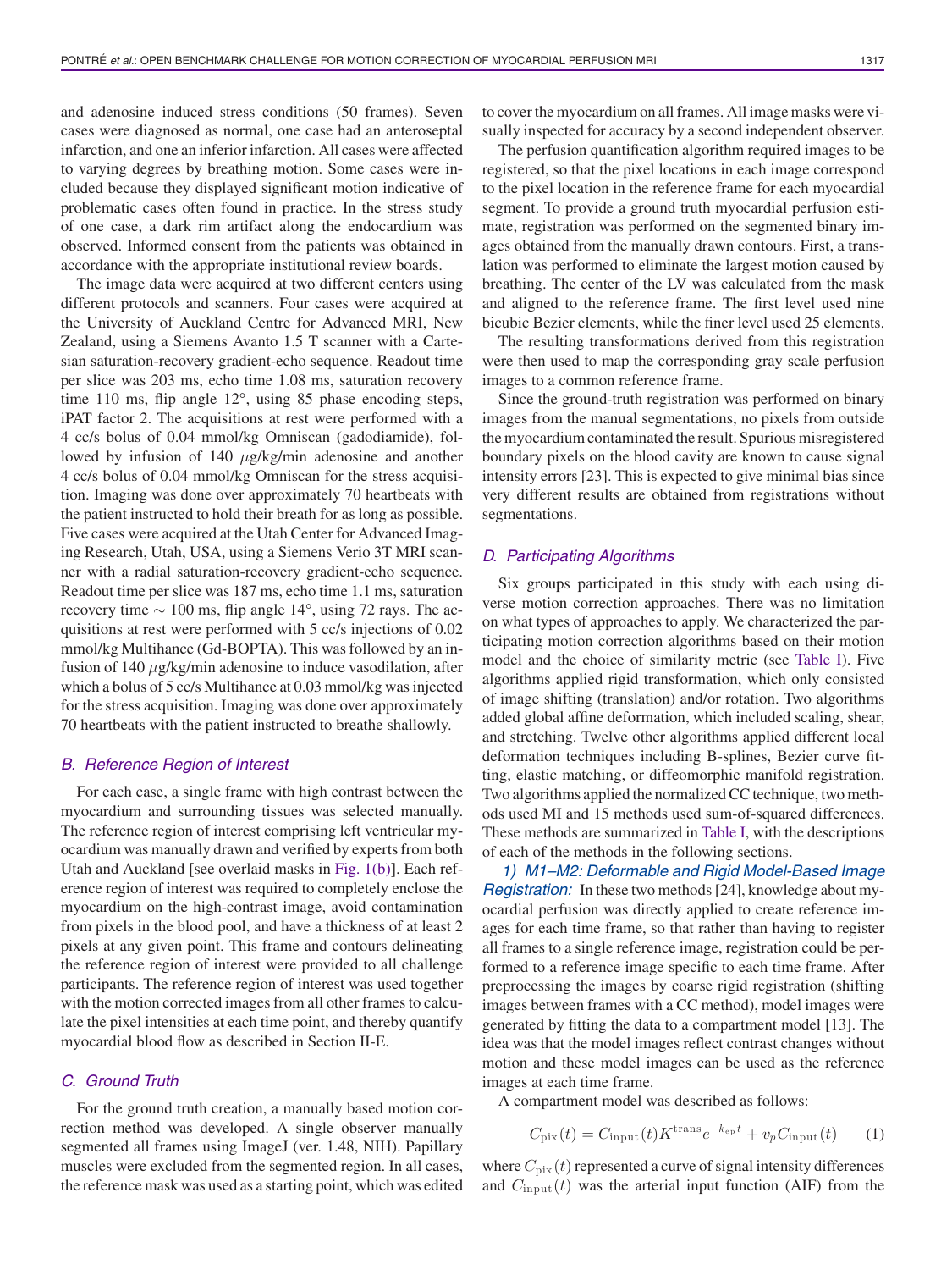| ID              | Algorithm Name                          | Registration Type | Similarity Metric         | Description                                              |
|-----------------|-----------------------------------------|-------------------|---------------------------|----------------------------------------------------------|
| M1              | Deformable model-based fit              | Local deformation | <b>Cross Correlation</b>  | An iterative model-based registration method based       |
| M <sub>2</sub>  | Rigid model-based fit                   | Rigid             | Mutual Information        | on a compartment model [24]                              |
| M <sub>3</sub>  | AllToOne scheme                         | Local deformation | Sum-of-squared difference | A package of linear and nonlinear $2-D+T$ motion         |
| M4              | $ICA$ scheme $+$ affine                 | Global affine     | Sum-of-squared difference | compensation algorithms with different schemes [25]:     |
| M <sub>5</sub>  | $PG$ scheme $+$ affine                  | Global affine     | Sum-of-squared difference | $\cdot$ ICA = Independent Component Analysis,            |
| M <sub>6</sub>  | $ICA$ scheme $+$ affine $+$ B-splines   | Local deformation | Sum-of-squared difference | $\cdot$ PG = pseudo ground truth,                        |
| M <sub>7</sub>  | $ICA$ scheme $+$ rotation               | Rigid             | Sum-of-squared difference | $\cdot$ QUASI-P = quasi-periodicity,                     |
| M8              | $PG$ scheme $+$ rotation                | Rigid             | Sum-of-squared difference | $\cdot$ SERIAL = temporal succession,                    |
| M <sub>9</sub>  | $ICA$ scheme $+$ rotation $+$ B-splines | Local deformation | Sum-of-squared difference | $\cdot$ AllToOne = global one image registration         |
| M10             | $ICA$ scheme $+$ B-splines              | Local deformation | Sum-of-squared difference |                                                          |
| M11             | $ICA$ scheme $+$ translation            | Rigid             | Sum-of-squared difference |                                                          |
| M12             | $PG$ scheme $+$ translation             | Rigid             | Sum-of-squared difference |                                                          |
| M13             | $ICA scheme + translation + B-splines$  | Local deformation | Sum-of-squared difference |                                                          |
| M14             | <b>OUASI-P</b> scheme                   | Local deformation | Sum-of-squared difference |                                                          |
| M15             | SERIAL scheme                           | Local deformation | Sum-of-squared difference |                                                          |
| M16             | Local phase registration                | Local deformation | Mutual Information        | Motion correction based on local phase features combined |
|                 |                                         |                   |                           | with object-based myocardial segmentation [26]           |
| M17             | Finite element warping                  | Local deformation | Sum-of-squared difference | Image registration based on 2-D lattice finite element   |
|                 |                                         |                   |                           | grid deformation [27]                                    |
| M18             | B-Spline Symmetric Normalization        | Local deformation | <b>Cross Correlation</b>  | Explicit regularization of symmetric image registration  |
|                 |                                         |                   |                           | algorithm using B-splines approximation [28]             |
| M <sub>19</sub> | Multilevel motion correction            | Local deformation | Sum-of-squared difference | A joint motion and intensity correction algorithm based  |
|                 |                                         |                   |                           | on multilevel Gauss-Newton minimization approach [29]    |

TABLE I LIST OF ALL METHODS WITH A SHORT DESCRIPTION

RV blood pool. The  $K^{\text{trans}}$  and  $k_{\text{ep}}$  were the rate constants representing the exchange of contrast agent between plasma and extra cellular space, respectively. The data at each pixel were fitted to (1) using minimization of the chi-squared error with the recorded signal difference curves. The fitted curves were then used to generate the model images.

After model images were generated, two different registration types were performed: diffeomorphic registration with normalized CC (M1) and rigid registration with MI (M2). Both methods were implemented using the Advanced Normalization Tools (ANTS) package [13], [30].

*2) M3–M15: Linear and Nonlinear 2-D*+*T Motion Compensation Algorithms:* For this family of methods, various related motion compensation schemes [25] were applied to the CMR perfusion images. These schemes were based on 1) ICA scheme to segment the area of interest around myocardium, identify motion and eliminate it, 2) quasi-periodicity (QUASI-P scheme) of free breathing to identify key frames that are closely aligned, 3) temporal succession registration (SERIAL scheme), 4) global registration to a single image (AllToOne scheme) using a localized normalized CC cost function, and 5) pseudo ground truth (PG scheme), where synthetic reference images are used to compensate motion. Three different linear transformation spaces were also investigated: translational (rigid), affine (global affine), and translation+rotation (rigid). Additionally, a nonlinear transformation was also investigated based on B-splines.

This set of algorithms produced 13 different combinations of motion correction methods

- 1) AllToOne scheme (M3).
- 2) ICA schemes
	- a) Using affine transformation (M4).
	- b) Using translational transformation (M11).
- c) Using rigid transformation (M7).
- d) Using B-splines transformation (M10).
- e) Using affine  $+$  B-splines transformations (M6).
- f) Using rigid transformation with B-splines (M9).
- g) Using translational transformation with B-splines (M13).
- 3) QUASI-P scheme (M14).
- 4) SERIAL scheme (M15).
- 5) Pseudo ground truth (PG) schemes
	- a) Prelinear registration using ICA and affine transformation (M5).
	- b) Prelinear registration using ICA and rigid transformation (M8).
	- c) Prelinear registration using ICA and translational transformation (M12).

Complete descriptions of each scheme, transformation, and cost function are detailed in [25], and the software implementation used for the challenge is available as free software [31].

*3) M16: Phase-Based Registration for Automatic Perfusion Analysis:* This approach calculated the motion field using local phase, which represents image features such as edges and lines but is invariant to their magnitude. The local phase was calculated by using the intensity-invariant algorithm based on the Fourier-shift theorem [16]. Spatial differences were then determined by estimating the voxelwise difference in the local phase between two images.

For this motion correction study, a pipeline was constructed consisting of three processing steps

- 1) Preprocessing to remove outliers and to detect the location of the LV automatically.
- 2) In-plane motion correction based on local phase.
- 3) Myocardial segmentation based on the object-based image analysis segmentation approach proposed in [32].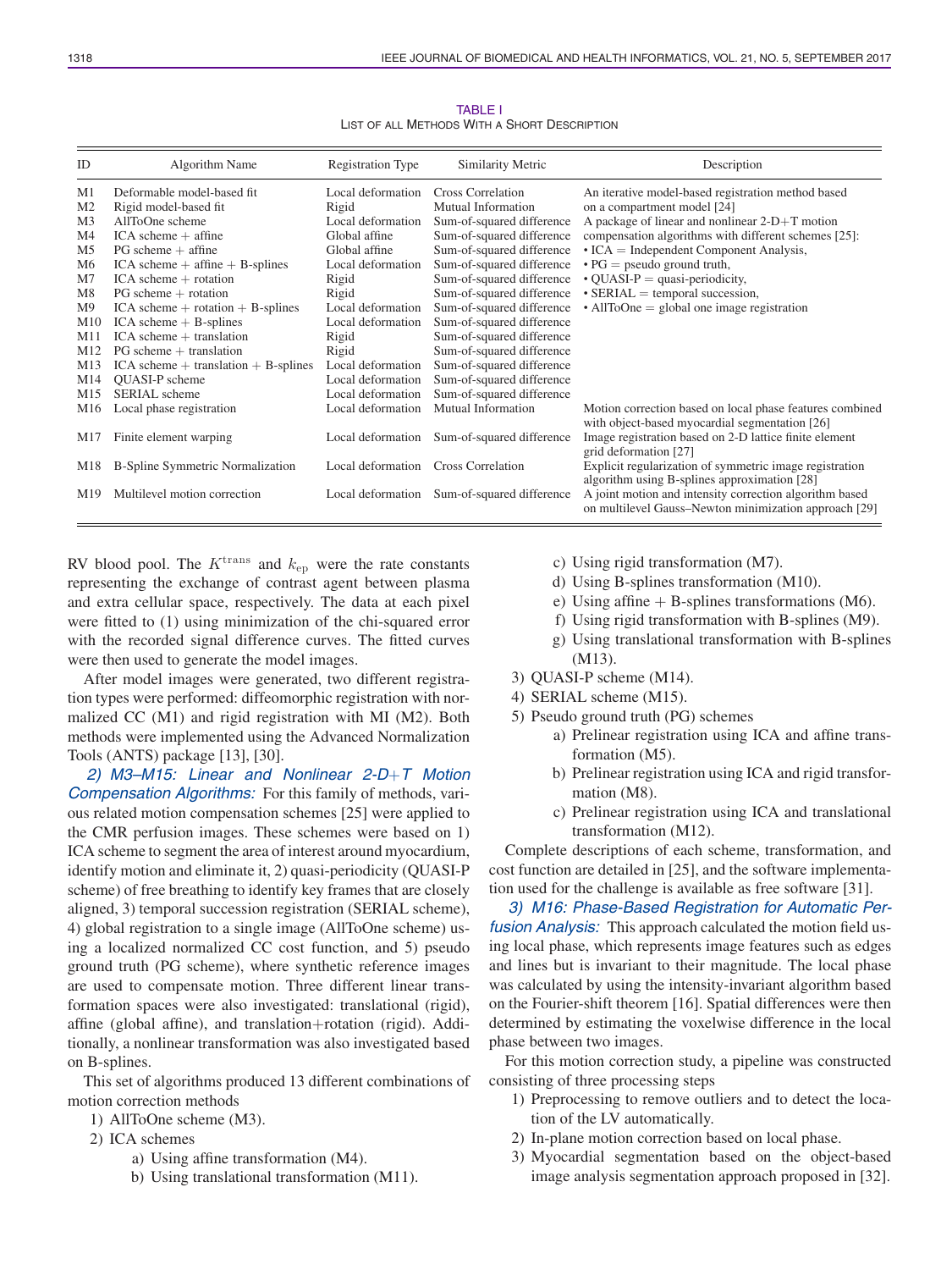Motion was corrected by maximum intensity projection on the temporal perfusion series with the MI criteria. The result was a local deformation correction algorithm, (see details in [26]).

*4) M17: Nonlinear Consecutive Finite Element Model (FEM) Warping:* This algorithm was based on a FEM formulation where 2-D grid lattice was deformed to match image features following the movement of wall motion [33]. To avoid problems in strong intensity contrast changes during the uptake and washout of the contrast agent, the warping method was applied consecutively between successive image frames, starting from the reference frame. First, a coarse rigid registration was performed to remove the most severe breathing artifacts by using Canny edge detector and sum-of-squared difference function. A regular 2-D lattice grid was then constructed by using bi-cubic Bezier basis function for the FEM. The grid deformation was performed by a nonrigid transformation by minimizing the sum-of-squared pixel intensity differences

$$
E = \sum_{p \in I_0} w^2 (p) (I_0 (p) - I_0^t (p))^2
$$
 (2)

where  $I_0^t(p) = I_t(p + u(p))$  denotes a registration of image  $I_t$ <br>to  $I_0$  at pixel n after a deformation function u. The coefficient to  $I_0$  at pixel p after a deformation function u. The coefficient w defines an image to locally control weighting in the image. Sobolev regularization was used to control the smoothness of the resulting deformation [27].

*5) M18: B-Spline Symmetric Normalization (SyN):* This method used SyN, a registration method based on explicit symmetrization of large deformation diffeomorphic metric mapping (LDDMM) [34], which computes the geodesic solution between image pairs in the space of diffeomorphisms. A variation of SyN, which uses B-splines as smoothing kernel, was introduced in [28]. In this study, B-Splines SyN was applied for cardiac motion correction with a small adjustment in which registrations were made between successive image frames, starting from the reference frame. To improve the correction results, preprocessing steps were performed to the input images that included bias correction to minimize low-frequency intensity variation artifacts, noise reduction filtering, and a Laplacian-based edge-detection algorithm. The framework was made available through the ANTS as described in [30] and [35]. Since LD-DMM is a deformable registration technique, this approach was a nonrigid correction method.

*6) M19: Joint Multilevel Image Registration and Intensity Correction Algorithm:* This method used a nonrigid joint motion and intensity correction algorithm, introduced in [36]. This algorithm integrates changes in intensity to compensate motion artifacts. Let  $I, I_0 \in \mathbb{R}^d$  be a template and reference image, respectively. The motion correction algorithm can be summarized as a minimization approach to the following objective function:

$$
J = \underset{w}{\text{arg min}} \ D(T(I) + w, R) + \alpha S(I - I_0) + \beta Q(w) \tag{3}
$$

where  $D : \mathbb{R}^d \times \mathbb{R}^d \to \mathbb{R}$  is the sum-of-square distance function to measure dissimilarity between two images,  $T : \mathbb{R}^d \to \mathbb{R}^d$ is an image transformation function,  $S : \mathbb{R}^d \to \mathbb{R}$  and  $Q : \mathbb{R} \to$ R are both regularization operators on the transformed image with weight  $\alpha$  and on parameter w with weight  $\beta$ , respectively. Elastic regularization [37] was used for  $S$ , while the total variation [38] penalty function was applied for Q. The key ingredient of this algorithm was to embed an intensity correction image  $w \in \mathbb{R}^d$  as a parameter in the minimization algorithm. Equation (3) was then solved using a Gauss–Newton approach in different levels of displacement grids. For each pair of images, this approach yielded not only a nonrigid displacement field, but also an intensity correction image simultaneously [29].

## *E. Evaluation Metrics*

Although many evaluation metrics are possible, this study focused on clinical absolute measures of perfusion (ml/g/min), which have been shown to be more robust than relative or surrogate indices such as time-to-peak or up-slope gradient [39]. Since the calculation of perfusion only requires motion corrected images, many methods do not calculate contours on the images. Thus, contour-based distance metrics traditionally used to evaluate segmentation error, such as the Dice metric and Hausdorff distance, cannot be used in this application.

Perfusion measures were extracted using a two-compartment model, as described in [13]. The reference contour region of interest was applied to the registered dataset to create tissue intensity curves for six equiangular myocardial regions. The regions were defined using the centroid of the contours as the center of the LV short-axis slice. Regions were assigned numbers in an anticlockwise fashion with the boundary of the first region located at the manually marked anterior insertion of the RV (see Fig. 2).

An AIF was required for the perfusion model to indicate the characteristics of the contrast agent bolus entering the tissues. Voxels located within the endocardial contour with signal intensity between 85–95% of the maximum were averaged to determine the AIF [40]. The use of a large contrast bolus, as was used in this study, resulted in saturation effects that cause the peak intensities of the AIF to be underestimated. Saturation correction was applied to the AIF in all cases prior to calculation of perfusion measures. The nonsaturated AIFs were determined from the measured AIF using previously described techniques [40], [41].

In addition to the saturation correction, the tissue intensity curves and AIFs were corrected to more accurately represent the changes in gadolinium concentration in the tissues (see Fig. 2). The frames prior to contrast agent uptake were averaged to estimate the precontrast signal. The number of frames used to determine precontrast signal depended on whether the study was performed at stress or rest, owing to differences in the rate of contrast agent uptake. The resulting signal difference curves were fit to the extended Kety–Tofts model (1) and the  $K^{\text{trans}}$ parameter reported as the perfusion index (in units of ml/g/min). MPR was calculated as the ratio of  $K<sup>trans</sup>$  at stress to rest.

In addition to the  $K^{\text{trans}}$  parameter, we also sought to evaluate a metric that does not rely on the pharmacokinetics of perfusion quantification. Therefore, we computed the root mean squared errors (RMSE) of tissue intensity curves between the manual and automated analysis from all regions of myocardium. Since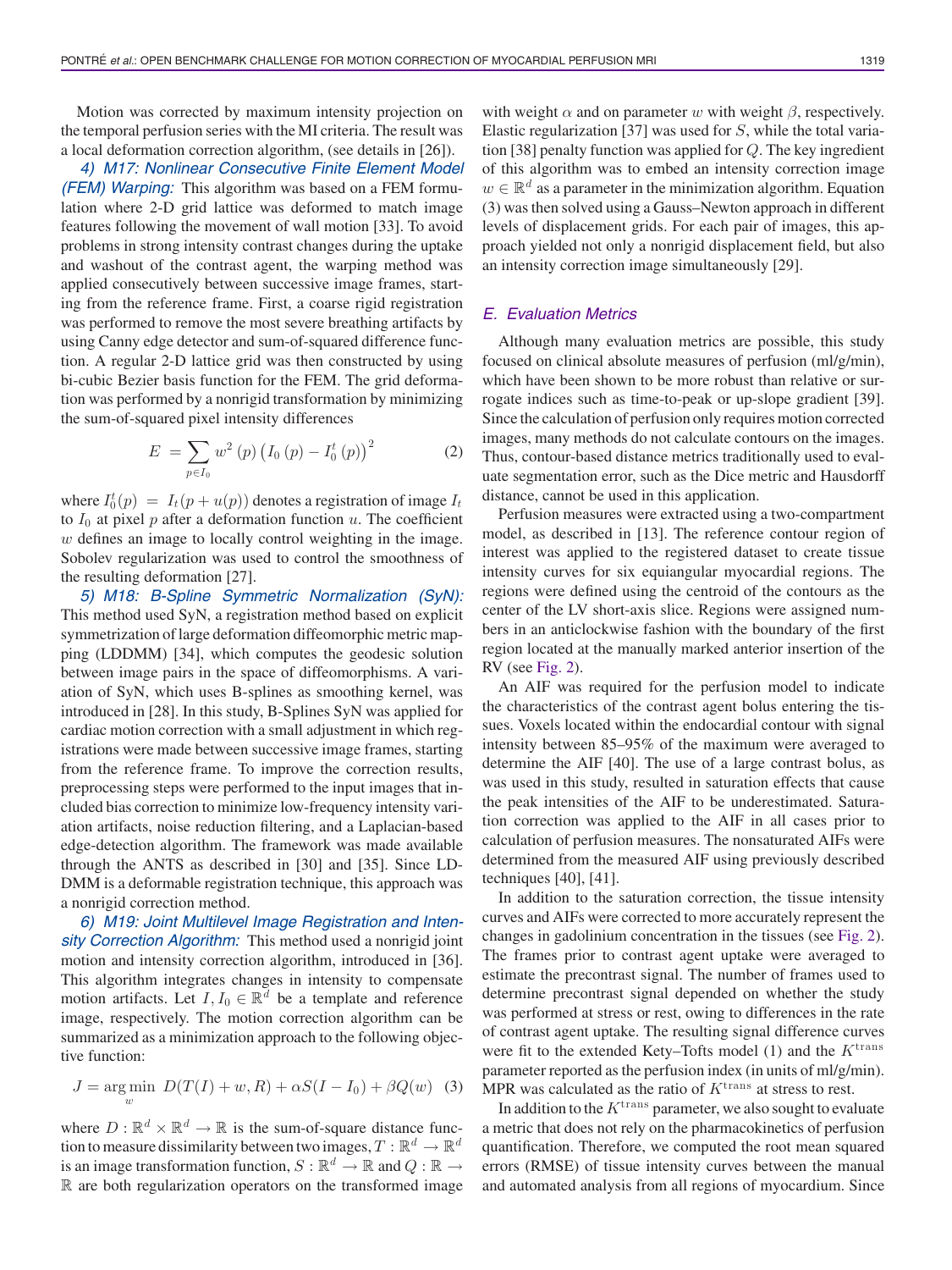

Fig. 2. (a) Myocardial blood flow perfusion divided into six regions: 1) anteroseptal, 2) inferoseptal, 3) inferior, 4) inferolateral, 5) anterolateral, and 6) anterior. (b) Arterial input function. (c) Tissue intensity curves from each region.

some methods could shift the curves temporally, the metric was performed after matching two time intensity curves using the dynamic time warping method [42], which is denoted by intensity curve dissimilarity in this paper.

#### *F. Statistical Analysis*

In this study, we are interested to know if there are differences between motion correction algorithms based on their motion model and the similarity metric used to match two images. We performed the nonparametric Kruskal–Wallis tests for differences due to motion model or similarity metric.

To compare perfusion values  $(K^{\text{trans}})$  and MPR) with the ground truth estimates, we performed nonparametric Wilcoxon signed-rank tests between each method and the ground truth. Mauchly's sphericity test was applied to assess the dispersion of  $K^{\text{trans}}$  biases between rest and stress studies. The correlations of the  $K^{\text{trans}}$  values for each method with the ground truth were assessed using Pearson's correlation coefficient. We computed the RMSE of  $K^{\text{trans}}$  values to assess each method's biases. All the statistical analyses were calculated by using *R* [43], accompanied with the companion to applied regression (CAR) package [44], the multicomp package for multiple comparison test [45], and the dynamic time warping package [46].

# III. RESULTS

The average of  $K^{\text{trans}}$ , MPR, curve dissimilarity and the biases from ground truth, grouped based on motion models and similarity metrics, are shown in Table II. We found no significant differences comparing  $K^{\text{trans}}$  values at rest and stress, and MPR values among different motion models, or among different similarity measures. However, there were significant differences in  $K^{\text{trans}}$  biases for local deformation ( $p < 0.05$ ) and for sum-of-squared differences metric ( $p < 0.05$ ) in both rest and

stress. For intensity curve dissimilarity, there were no significant differences. Individual performance of all methods in determining  $K^{\text{trans}}$  per region is shown in Fig. 3 in terms of biases, while the distributions are shown in Fig. 4. The  $K^{\text{trans}}$  biases for each method differed significantly with the general trend being that the methods faced more difficulty in correcting motion artifacts at stress than at rest. Mauchly's test showed a violation of sphericity against contrasts spanned by studies (rest and stress) and the methods ( $W = 9.1e - 67$ ,  $p < 0.001$ ). This means that there was a highly significant difference in the dispersion of regional  $K^{\text{trans}}$  biases between rest and stress. Regionally, there were no significant differences between motion model methods, except in the inferolateral region ( $p < 0.05$ ) for stress studies. For regional comparison between similarity metrics, we found no significant differences for either rest or stress studies.

Individual correlations of  $K<sup>trans</sup>$  determined using each method with the ground truth were all high at rest ( $R > 0.8$ , all  $p < 0.001$ ). However, half of the methods (52.6%) did not show the same high-correlation coefficients of  $K<sup>trans</sup>$  values in the stress study [see Fig.  $5(a)$ ]. The differences observed between rest and stress affected the correlation coefficients of the MPR values, which range from 0.38 to 0.93, with an average of  $R = 0.72 \pm 0.14$ . All methods had lower RMSE values when correcting motion during rest as compared with stress. As shown in Fig. 5(b), the range of RMSE values during rest was 0.29–0.54, while at stress the range increased to 0.99–2.23.

#### IV. DISCUSSION

Each of the cases showed some motion throughout the frames captured during the CMR acquisition. This motion was particularly problematic when the heart was under adenosine-induced stress, where the ability of the patient to breathe shallowly or to maintain a breath-hold for the duration of the first pass of contrast agent was most compromised. Image registration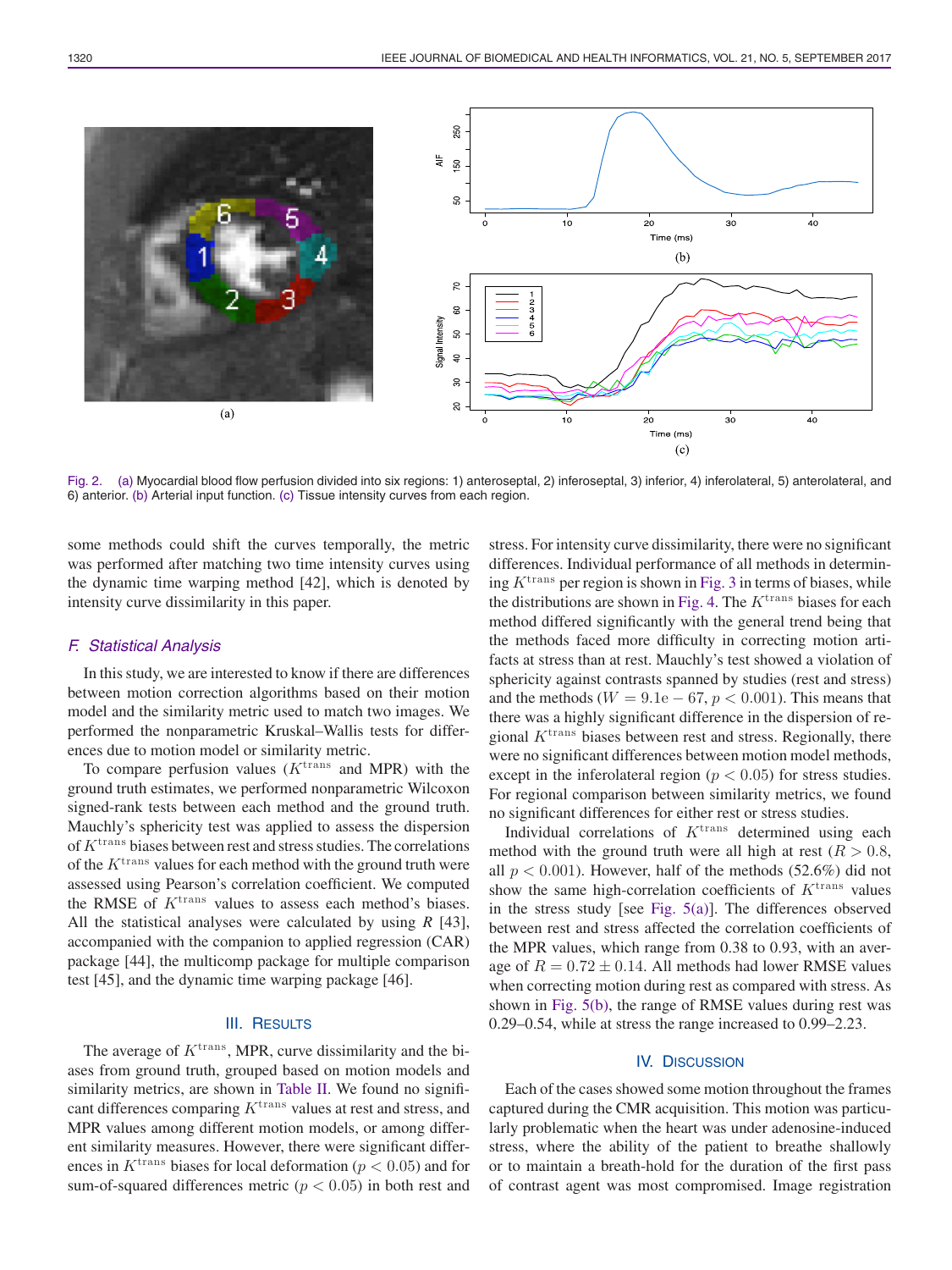#### TABLE II COMPARISONS OF KTRANS, MPR, INTENSITY CURVE DISSIMILARITY MEASURED BY DYNAMIC TIME WARPING, AND BIASES FROM THE GROUND TRUTH, GROUPED BY REGISTRATION TYPES AND REGISTRATION METRICS; VALUES REPRESENT THE AVERAGE (STANDARD DEVIATION)

|                                      |             | $K$ <sup>trans</sup> |            |                            | <b>Bias</b>                 |               | Curve Dissimilarity |               |  |  |
|--------------------------------------|-------------|----------------------|------------|----------------------------|-----------------------------|---------------|---------------------|---------------|--|--|
|                                      | Rest        | <b>Stress</b>        |            | $K$ <sup>trans</sup> Rest  | $K$ <sup>trans</sup> Stress | <b>MPR</b>    | Rest                | <b>Stress</b> |  |  |
| Ground Truth                         | 1.39 (0.79) | 3.17(1.78)           | 2.56(1.12) | <b>NA</b>                  | <b>NA</b>                   | <b>NA</b>     | <b>NA</b>           | <b>NA</b>     |  |  |
| Methods grouped by motion model      |             |                      |            |                            |                             |               |                     |               |  |  |
| Rigid (translation/rotation)         | 1.37(0.69)  | 3.01(1.63)           | 2.44(1.00) | $-0.02(0.26)$              | $-0.16(0.91)$               | $-0.12(0.81)$ | 0.31(0.17)          | 0.59(0.39)    |  |  |
| Global deformation (affine)          | 1.37(0.69)  | 2.97(1.71)           | 2.36(0.89) | $-0.02(0.19)$              | $-0.19(0.96)$               | $-0.20(0.69)$ | 0.31(0.19)          | 0.52(0.35)    |  |  |
| Local deformation (spline)           | 1.25(0.68)  | 2.77(1.50)           | 2.49(1.04) | $-0.13(0.22)^{*}$          | $-0.40(1.09)^{*}$           | $-0.07(0.86)$ | 0.40(0.31)          | 0.65(0.69)    |  |  |
| Methods grouped by similarity metric |             |                      |            |                            |                             |               |                     |               |  |  |
| Sum-of-squared differences           | 1.29(0.67)  | 2.77(1.47)           | 2.43(1.00) | $-0.10(0.24)$ <sup>*</sup> | $-0.39(1.05)^{*}$           | $-0.13(0.85)$ | 0.36(0.26)          | 0.63(0.62)    |  |  |
| Cross correlation                    | 1.29 (0.71) | 3.00(1.70)           | 2.59(1.05) | $-0.10(0.21)$              | $-0.16(0.90)$               | 0.03(0.74)    | 0.43(0.38)          | 0.52(0.38)    |  |  |
| Mutual information                   | 1.37 (0.73) | 3.30(2.00)           | 2.63(1.08) | $-0.02(0.22)$              | 0.13(0.92)                  | 0.07(0.70)    | 0.33(0.18)          | 0.72(0.49)    |  |  |
|                                      |             |                      |            |                            |                             |               |                     |               |  |  |

<sup>∗</sup>shows significant difference at *p* < 0.05 with the ground truth for biases.



Fig. 3.  $K<sup>trans</sup>$  bias distributions from each myocardial region, shown by mean (squared box) and its standard deviation. Each method shows two distributions for rest (blue) and stress (red). Methods are grouped by rigid (*R*), global affine (*G*), and local deformation (*L*) registration types. The group definitions are listed in Table I.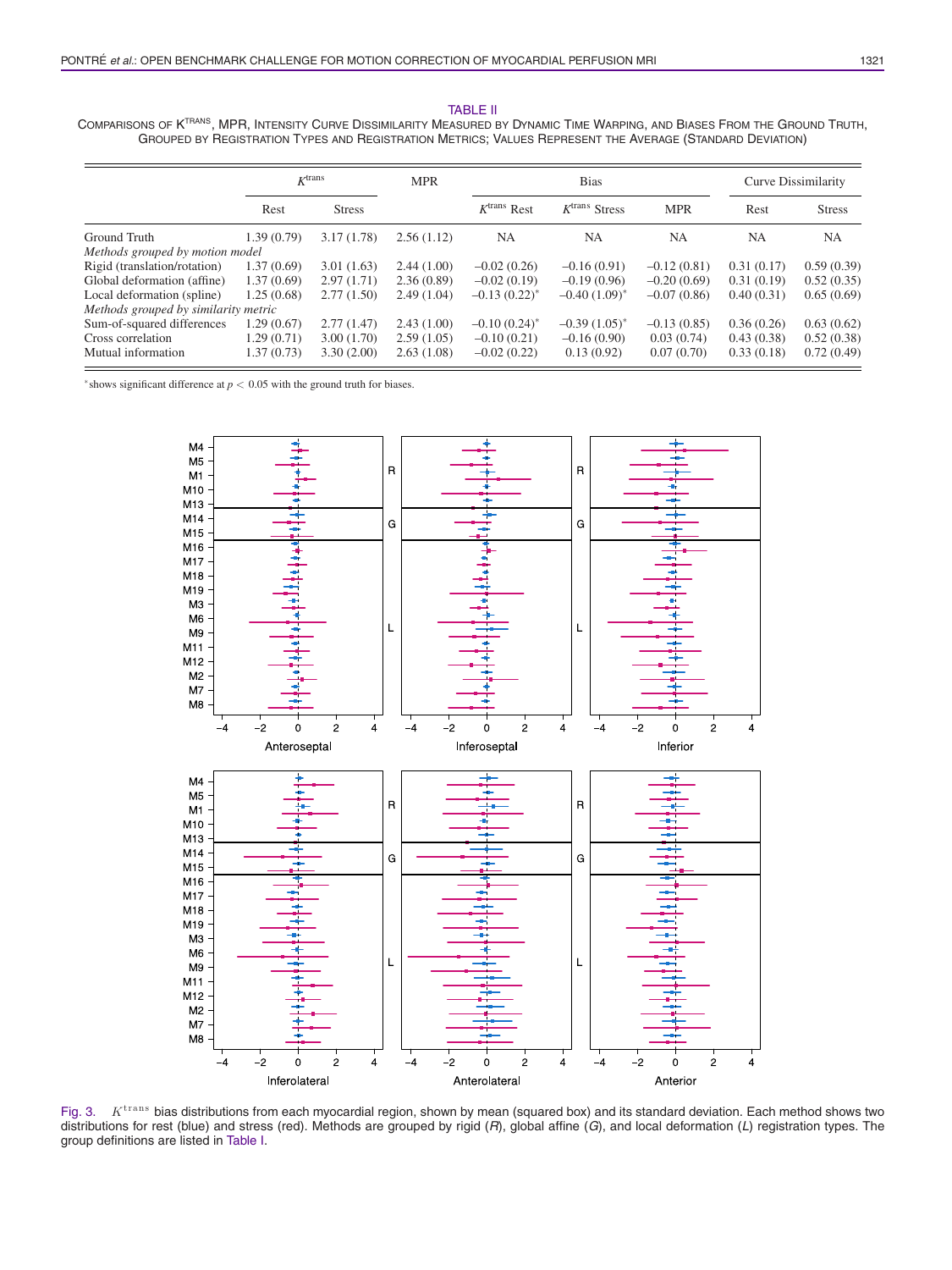

Fig. 4. Top: The Ktrans bias difference distributions (shown by Whisker's boxplot) between rigid (*R*), global affine (*G*), and local deformation (*L*) registration algorithms. Bottom: The Ktrans bias difference distributions between CC, mutual information (MI), and sum-of-squared distance registration metrics as minimization criteria. Each figure was grouped by region and rest/stress. The thick horizontal lines inside each box indicate the median values; the boxplot height ranges from the first and third quartiles; and the hinges indicate interquartile ranges.

methods are used to correct the misregistration resulting from motion between images acquired at different time points. Motion-corrected datasets can subsequently be used for the automated quantification of myocardial perfusion measures, such as  $K<sup>trans</sup>$  and MPR. The registration methods used in this study should correct for the motion that is observed during a perfusion CMR acquisition. However, they act on a single slice and do not account for motion through the plane of the image, where portions of the heart outside of the slice move into the imaging slice or vice versa. Such motions will likely lead to errors in the estimated perfusion since the tissue imaged is different across time.

The small regions of interest in the myocardium, coupled with the fact that neighboring blood or lung tissues have very different properties, means that any small errors in registration could result in contamination of the signal intensity curve. Contamination with lung tissue will cause the measured signal to be hypointense, resulting in the perfusion, and  $K^{\text{trans}}$  being underestimated. Similarly, contamination of the region of interest by hyperintense pixels in the blood pool will likely result in overestimation of tissue perfusion in the myocardium.

The accurate representation of the frame where the tracer first enters the myocardium is particularly important in quantifying  $K^{\text{trans}}$  [47]. In these early frames immediately following the

bolus injection, accurate registration is challenging since there is little or no contrast agent in the myocardial tissue. The low signal in the myocardium makes it difficult to distinguish from neighboring regions such as the lungs and the unenhanced ventricular blood. This effect is most likely to be seen in the free wall of the LV, resulting in difficulties for algorithms to effectively track the wall motion. When the heart is under stress and the heart rate is increased, the patient will likely have a compromised ability to control their breathing throughout the duration of the scan, further exacerbating the problems with motion correction.

The results show that the RMSE for the cases at stress were consistently higher than equivalent cases at rest [see Fig. 5(b)]. The variance of biases seen in stress was much larger than at rest ( $p < 0.001$ ). At stress, almost all methods had difficulty in correcting motion in the inferoseptal, inferior, and anterolateral regions as compared to the other regions (see Fig. 4). This effect is most evident in regions of the myocardium where the image features that are exploited to register motion, such as high-contrast tissue boundaries, are not present.

## *A. Is Nonrigid Registration Helpful?*

Registration is likely to perform best when correcting for small changes in shape and location. Other studies have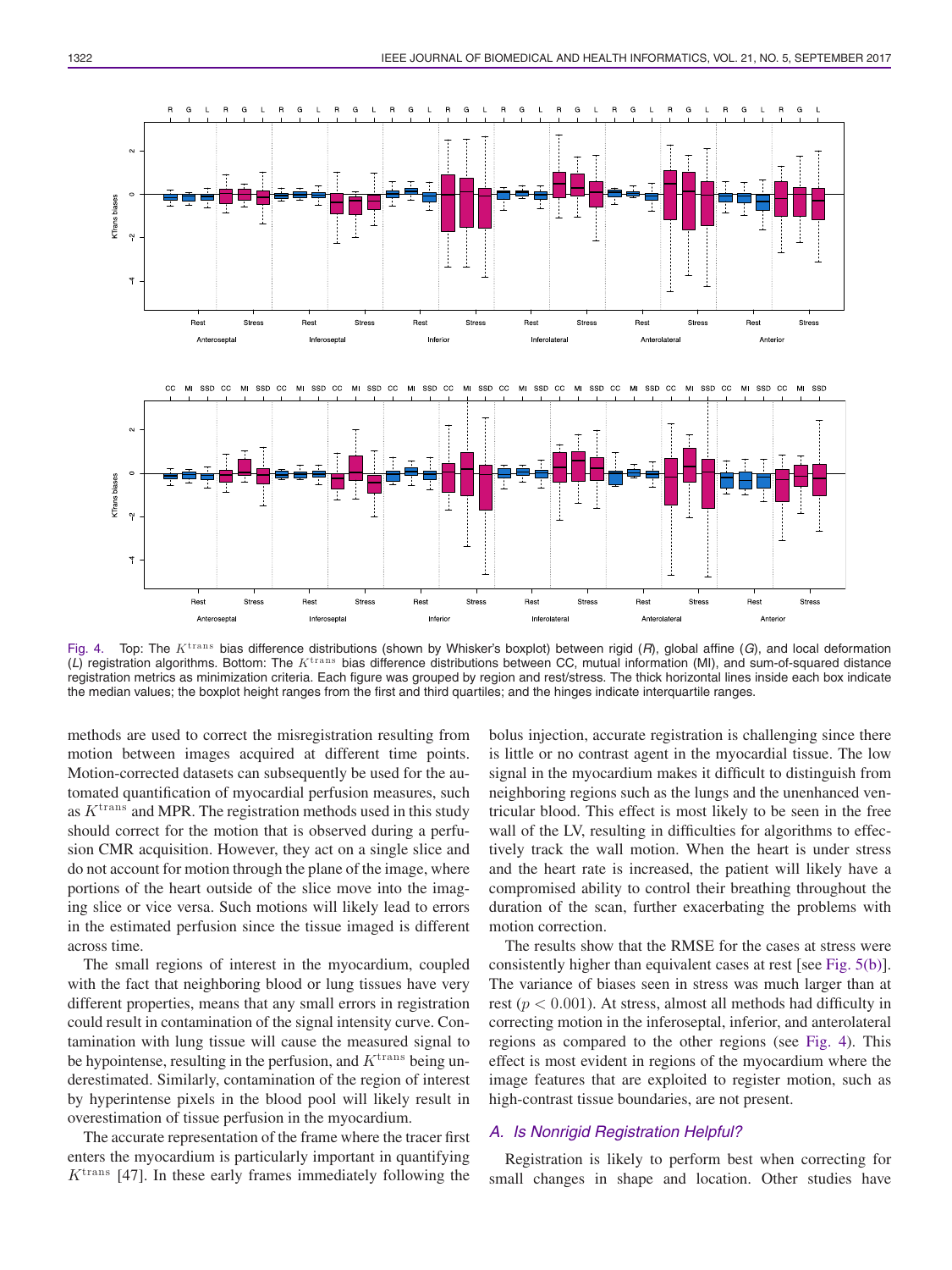

Fig. 5. Comparisons of correlation coefficient (a) and RMSE values (b) between rest and stress studies for each method.

indicated that nonrigid techniques that exploit local deformations may provide more accurate quantification than other methods [7]. We did not find significant differences between motion models; however this result may be affected by confounding factors including sequential and reference based registration, the influence of interpolation and the registration metric used. We also found that local deformation methods produced small but significant biases with respect to the ground truth. There was large variation of the  $K^{\text{trans}}$  biases within the nonrigid methods, particularly for stress studies. As shown in Fig. 3, the methods using rigid registration and global affine techniques performed consistently better than those using local deformation in the rest cases. In the stress cases however, the distributions of the  $K^{\text{trans}}$ biases seen with some of the rigid methods were wider than some of the local deformation methods. The variable performance of these rigid techniques suggests that there was substantial motion in some of the stress cases. The methods that maintained high  $K^{\text{trans}}$  correlation coefficients for both rest and stress cases were M1-4, M7, M11, M16, M17, and M19 [see Fig. 5(a)].

When used clinically, the purpose of perfusion CMR is to establish deficits in perfusion when the heart is under stress as compared to rest. The MPR is the index used for assessing this deficit. The MPR is the ratio of the perfusion at stress to the perfusion seen at rest over the myocardium. We found that there was no significant difference between all registration methods. The smallest MPR biases were shown by methods applying local deformation methods. Ultimately, the clinical application of any of the techniques investigated in this study will require independent validation. Animal models [48] and comparisons with invasive techniques [49] have been used for validation of MR-based cardiac perfusion techniques previously. Alternatively, the use of simulated benchmarks and phantoms would be very useful for validation [50].

## *B. Metrics Used for Image Registrations*

We investigated the differences of motion correction algorithms using different minimization criteria to match two images. Three approaches were used: CC (two methods), MI (two methods), and sum-of-squared differences (15 methods). Although sum-of-squared differences is the most popular choice, methods using sum-of-squared differences produced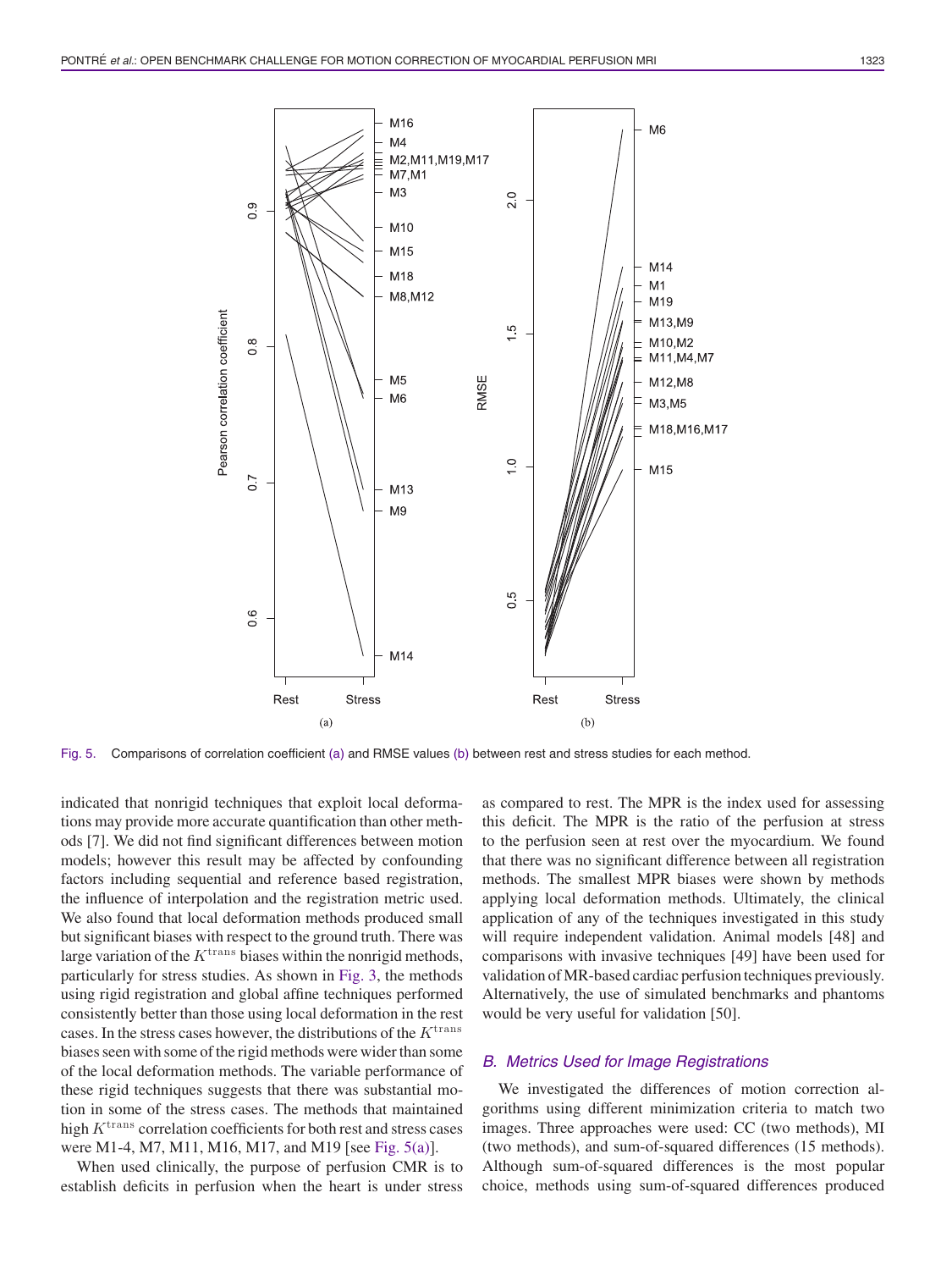significant biases, while CC and MI methods did not show any significant differences with the ground truth.  $K<sup>trans</sup>$  values estimated using sum-of-squared differences were significantly lower in stress studies compared to CC and mutual information. Although the methods using sum-of-squared differences show a significant bias as compared to ground truth, these methods differ in the motion model used. The local deformation model used in many of these methods also shows a significant bias. Future work should include experiments designed to specifically isolate these effects.

### *C. Influence of Reference Images and Interpolation*

In addition to the motion model and the similarity metric used, there are number of factors which could be investigated in the future using an open benchmark. While such analyses are beyond the scope of this paper, we note that methods could be further characterized according other aspects of the registration method, such as the interpolation strategy, and the treatment of the reference frame.

The methods evaluated in this study used different strategies for interpolation. The majority of the locally deformed models used splines to interpolate the data following registration. Other methods used techniques such as Bezier curves (M17). The choice of interpolation strategy would influence the overall accuracy of the registration, especially at the high-contrast interfaces around the myocardium. Partial volume effects may result in blurring at these interfaces, with the nature of the blurring depending on the interpolation.

For the ground truth data, the reference frame was determined manually based on a frame with high contrast between myocardium and the surrounding tissue. Most of the methods registered all other frames to this specific reference frame. However, there were two other approaches used by some methods: 1) Using the predefined reference mask to register the adjacent frame and sequentially shifting the reference mask to register subsequent frames (M17, M18). 2) Using knowledge about the myocardial perfusion to create synthetic knowledge-based reference images (M1, M2).

Using a sequentially adapted reference mask avoids sudden pixel intensity changes around the myocardial border when the contrast enters the LV. This strategy may be particularly useful for registration of a deforming object, but there were no significant differences in both  $K^{\text{trans}}$  and MPR calculations between reference-based and sequential image registration (M17, M18). Also, no significant differences were found with knowledgebased reference image registration methods (M1, M2). The idea of generating reference images specific to each time frame using a compartment model is promising and could avoid the accumulated errors that are possible when using a sequential reference.

## *D. Regional* K<sup>trans</sup> *Estimations*

In Table II, nonrigid and rigid methods do not show significant differences to estimate global  $K<sup>trans</sup>$  values, except that nonrigid slightly underestimated  $K^{\text{trans}}$  values at rest. No significant differences were found if we compared the  $K^{\text{trans}}$  bias. However, regional distribution of  $K^{\text{trans}}$  biases shows slight variations between rigid and nonrigid methods as depicted by Fig. 4.  $K^{\text{trans}}$  bias median values of inferolateral and anterolateral regions at stress for nonrigid methods are smaller than rigid methods. Statistically, there is only one region (inferolateral at stress) with significant difference ( $p < 0.05$ ) of  $K<sup>trans</sup>$ bias distribution between rigid and nonrigid methods. In the inferoseptal region, the variance of  $K<sup>trans</sup>$  errors of nonrigid methods is smaller than rigid methods. This indicates that nonrigid methods can be helpful to reduce the  $K<sup>trans</sup>$  errors under stress condition in some regions.

## *E. Limitations*

The number of cases was limited, with seven healthy subjects and two patients, acquired with two different imaging protocols. Although this was designed to test a variety of methods against a mixture of image acquisitions, more cases would be needed to evaluate benefits of different image acquisition protocols or the ability to identify disease. Each image was acquired at approximately the same time point in the cardiac cycle, and thus the motion artifacts seen in the data were only those resulting from breathing motion, which may be more severe in patients. Also, to some extent, the presence of coronary artery disease may affect the behavior of a motion correction algorithm due to regional myocardial perfusion defects. The effect of perfusion defects requires further study by expanding the benchmark data set to include additional diseased cases.

The compartment model is only one measure of perfusion, and a variety of quantification methods are possible [51]–[53]. It is possible that the conclusions could be different with different pharmacokinetic models. Further, the cases used in the study only contained a single mid-ventricular slice. To fully assess the clinical relevance of any differences between the types of motion correction algorithms, basal and apical slices would need to be included in the analysis. Finally, ground truth from several independent observers would enable quantification of variation in the ground truth.

#### V. CONCLUSION

Motion correction is an important preprocessing step before accurate and robust quantification of myocardial perfusion analysis. The aim of this paper was to provide a multicenter benchmark dataset of CMR perfusion images for testing motion correction algorithms, and compare a large number of algorithms. This study shows that there was no benefit to apply local deformation to reduce bias among the methods compared, although some local deformation methods may improve precision at stress. However, all methods were able to quantify the MPR values comparable to the ground truth estimates, regardless the registration approaches or the metrics to minimize the registration process. In the future, this paper can be extended into other strategies for motion correction, the inclusion of more patient data suffering perfusion defects, and a benchmarking tool to assess myocardial perfusion diagnosis, which is important to translate automated methods into clinical settings. This resource provides a valuable framework for evaluating these additional methods in the future.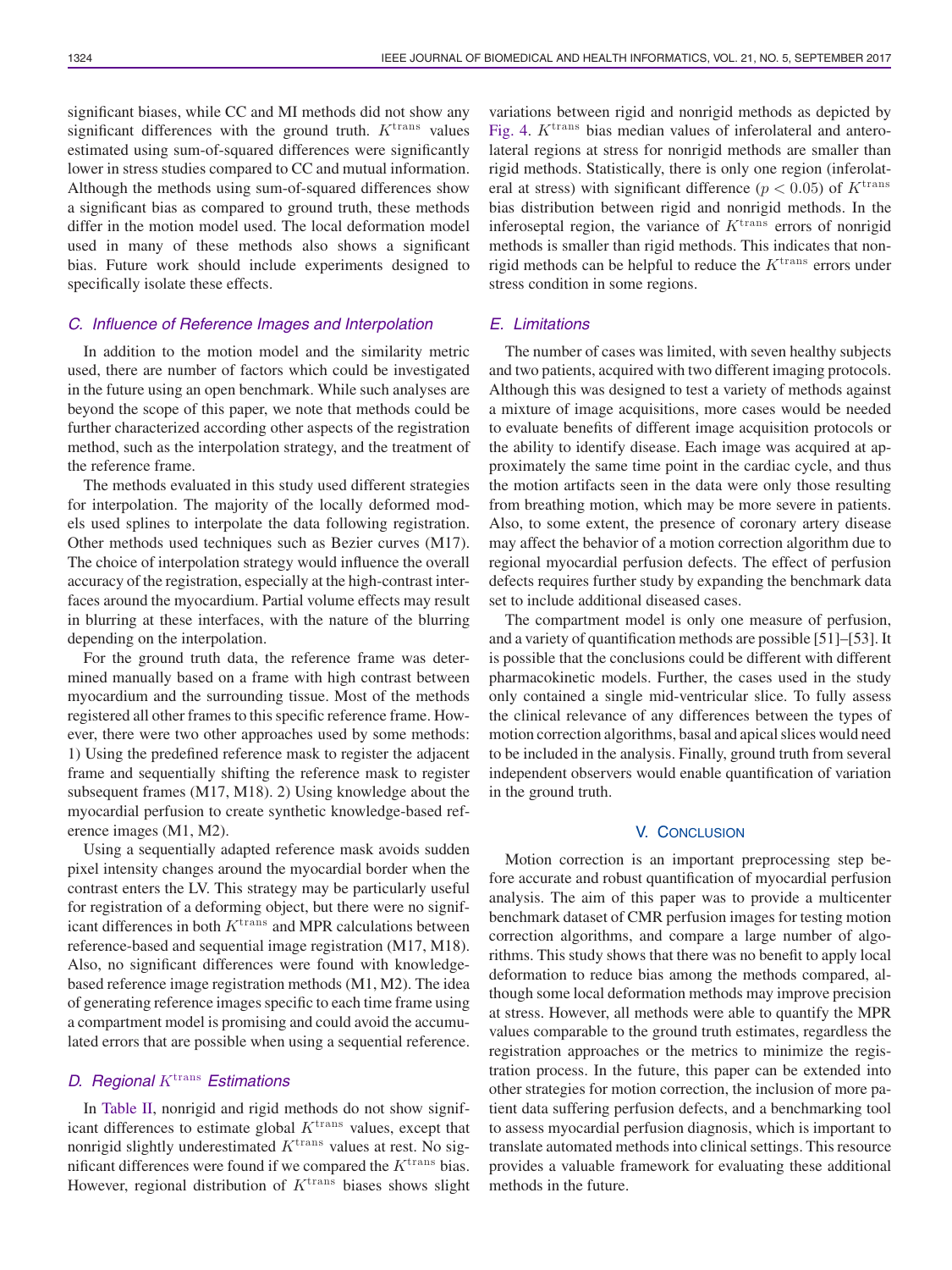#### **REFERENCES**

- [1] O. R. Coelho-Filho, C. Rickers, R. Y. Kwong, and M. Jerosch-Herold, "MR myocardial perfusion imaging," *Radiology*, vol. 266, no. 3, pp. 701–15, 2013.
- [2] P. Meier and K. L. Zierler, "On the theory of the indicator-dilution method for measurement of blood flow and volume," *J. Appl. Physiol.*, vol. 6, no. 12, pp. 731–744, 1954.
- [3] K. L. Zierler, "Equations for measuring blood flow by external monitoring of radioisotopes," *Circulation Res.*, vol. 16, no. 4, pp. 309–321, Apr. 1965.
- [4] B. A. Herzog *et al.*, "Long-term prognostic value of N-13-ammonia myocardial perfusion positron emission tomography added value of coronary flow reserve," *J. Amer. College Cardiol.*, vol. 54, no. 2, pp. 150–156, 2009.
- [5] V. L. Murthy and M. F. Di Carli, "Non-invasive quantification of coronary vascular dysfunction for diagnosis and management of coronary artery disease," *J. Nucl. Cardiol.*, vol. 19, no. 5, pp. 1060–72, 2012.
- [6] V. L. Murthy *et al.*, "Improved cardiac risk assessment with noninvasive measures of coronary flow reserve," *Circulation*, vol. 124, no. 20, pp. 2215–24, 2011.
- [7] V. Gupta *et al.*, "Cardiac MR perfusion image processing techniques: A survey," *Med. Image Anal.*, vol. 16, no. 4, pp. 767–85, 2012.
- [8] A. E. Holland, J. W. Goldfarb, and R. R. Edelman, "Diaphragmatic and cardiac motion during suspended breathing: Preliminary experience and implications for breath-hold MR imaging," *Radiology*, vol. 209, no. 2, pp. 483–489, 1998.
- [9] C. Jahnke *et al.*, "Coronary MR imaging: Breath-hold capability and patterns, coronary artery rest periods, and beta-blocker use," *Radiology*, vol. 239, no. 1, pp. 71–78, 2006.
- [10] A. J. Raper, D. W. Richardson, H. A. Kontos, and J. L. Patterson, "Circulatory responses to breath holding in man," *J. Appl. Physiol.*, vol. 22, no. 2, pp. 201–206, 1967.
- [11] L. M. Bidaut and J. P. Vallée, "Automated registration of dynamic MR images for the quantification of myocardial perfusion," *J. Magn. Reson. Imag.*, vol. 13, no. 4, pp. 648–55, 2001.
- [12] S. N. Gupta, M. Solaiyappan, G. M. Beache, A. E. Arai, and T. K. F. Foo, "Fast method for correcting image misregistration due to organ motion in time-series MRI data," *Magn. Reson. Med.*, vol. 49, no. 3, pp. 506–514, 2003.
- [13] G. Adluru, E. V. R. DiBella, and M. C. Schabel, "Model-based registration for dynamic cardiac perfusion MRI," *J. Magn. Reson. Imag.*, vol. 24, no. 5, pp. 1062–1070, 2006.
- [14] T. Shin, K. S. Nayak, J. M. Santos, D. G. Nishimura, B. S. Hu, and M. V. McConnell, "Three-dimensional first-pass myocardial perfusion MRI using a stack-of-spirals acquisition," *Magn. Reson. Med.*, vol. 69, no. 3, pp. 839–844, 2013.
- [15] H. Xue *et al.*, "Evaluation of rigid and non-rigid motion compensation of cardiac perfusion MRI," in *Proc. 11th Int. Conf. Med. Image Comput. Comput.-Assisted Intervention*, 2008, vol. 5242, pp. 35–43.
- [16] L. Tautz, A. Hennemuth, M. Andersson, A. Seeger, H. Knutsson, and O. Friman, "Phase-based non-rigid registration of myocardial perfusion MRI image sequences," in *Proc. IEEE Int. Symp. Biomed. Imag. Nano Macro*, 2010, pp. 516–519.
- [17] G. Wollny, M. J. Ledesma-Carbayo, P. Kellman, and A. Santos, "Exploiting quasiperiodicity in motion correction of free-breathing myocardial perfusion MRI," *IEEE Trans. Med. Imag.*, vol. 29, no. 8, pp. 1516–1527, Aug. 2010.
- [18] M. J. Ledesma-Carbayo, P. Kellman, A. E. Arai, and E. R. McVeigh, "Motion corrected free-breathing delayed-enhancement imaging of myocardial infarction using nonrigid registration," *J. Magn. Reson. Imag.*, vol. 26, no. 1, pp. 184–190, 2007.
- [19] L. Cordero-Grande, S. Merino-Caviedes, S. Aja-Fernandez, and C. Alberola-Lopez, "Groupwise elastic registration by a new sparsitypromoting metric: Application to the alignment of cardiac magnetic resonance perfusion images," *IEEE Trans. Pattern Anal. Mach. Intell.*, vol. 35, no. 11, pp. 2638–2650, Nov. 2013.
- [20] T. Delzescaux *et al.*, "Adaptive and self-evaluating registration method for myocardial perfusion assessment," *Magn. Reson. Mater. Phys. Biol. Med.*, vol. 13, no. 1, pp. 28–39, 2001.
- [21] J. Milles, R. J. van der Geest, M. Jerosch-Herold, J. H. C. Reiber, and B. P. F. Lelieveldt, "Fully automated motion correction in first-pass myocardial perfusion MR image sequences," *IEEE Trans. Med. Imag.*, vol. 27, no. 11, pp. 1611–1621, Nov. 2008.
- [22] O. Camara, T. Mansi, M. Pop, K. Rhode, M. Sermesant, and A. Young, *Statistical Atlases and Computational Models of the Heart-Imaging and Modelling Challenges: 5th International Workshop, STACOM 2014, Held in Conjunction With MICCAI 2014, Boston, MA, USA*, vol. 8896. New York, NY, USA: Springer, 2015.
- [23] N. Wilke et al., "Regional myocardial blood volume and flow: First-pass M R imaging with polylysine-Gd-DTPA," *J. Magn. Reson. Imag.*, vol. 5, pp. 227–237, 1995.
- [24] D. Likhite, G. Adluru, and E. DiBella, "Deformable and rigid modelbased image registration for quantitative cardiac perfusion," in *Statistical Atlases and Computational Models of the Heart-Imaging and Modelling Challenges*, New York, NY, USA: Springer, 2015, pp. 41–50.
- [25] G. Wollny and M.-J. Ledesma-Carbayo, "Comparison of linear and nonlinear 2D+ T registration methods for DE-MRI cardiac perfusion studies, in *Statistical Atlases and Computational Models of the Heart-Imaging and Modelling Challenges*, New York, NY, USA: Springer, 2015, pp. 21–31.
- [26] L. Tautz, T. Chitiboi, and A. Hennemuth, "Automatic perfusion analysis using phase-based registration and object-based image analysis," in *Statistical Atlases and Computational Models of the Heart-Imaging and Modelling Challenges*, New York, NY, USA: Springer, 2015, pp. 51–60.
- [27] N. Noorman, J. Small, A. Suinesiaputra, B. Cowan, and A. A. Young, "Motion correction for dynamic contrast-enhanced CMR perfusion images using a consecutive finite element model warping," in *Statistical Atlases and Computational Models of the Heart-Imaging and Modelling Challenges*, New York, NY, USA: Springer, 2015, pp. 32–40.
- [28] N. J. Tustison and B. B. Avants, "Explicit B-spline regularization in diffeomorphic image registration," *Frontier Neuroinform.*, vol. 7, 2013, Art. no. 39.
- [29] M. Ebrahimi and S. Kulaseharan, "Deformable image registration and intensity correction of cardiac perfusion MRI," in *Statistical Atlases and Computational Models of the Heart-Imaging and Modelling Challenges*, New York, NY, USA: Springer, 2015, pp. 13–20.
- [30] B. B. Avants, N. J. Tustison, M. Stauffer, G. Song, B. Wu, and J. C. Gee, "The insight toolKit image registration framework," *Frontier Neuroinform.*, vol. 8, pp. 1–13, 2014.
- [31] G. Wollny, P. Kellman, M. J. Ledesma-Carbayo, M. M. Skinner, J. J. Hublin, and T. Hierl, "MIA—A free and open source software for gray scale medical image analysis," *Source Code Biol. Med.*, vol. 8, no. 1, 2013, Art. no. 20.
- [32] T. Chitiboi et al., "Automatic detection of myocardial perfusion defects using object-based myocardium segmentation," in *Proc. Int. Conf. Comput. Cardiol.*, 2013, pp. 639–642.
- [33] B. Li, Y. Liu, C. J. Occleshaw, B. R. Cowan, and A. A. Young, "Inline automated tracking for ventricular function with magnetic resonance imaging," *JACC Cardiovascular Imag.*, vol. 3, no. 8, pp. 860–866, 2010.
- [34] M. F. M. Beg, M. I. Miller, A. Trouvé, and L. Younes, "Computing large deformation metric mappings via geodesic flows of diffeomorphisms," *Int. J. Comput. Vis.*, vol. 61, no. 2, pp. 139–157, 2005.
- [35] N. J. Tustison, Y. Yang, and M. Salerno, "Advanced normalization tools for cardiac motion correction," in *Statistical Atlases and Computational Models of the Heart-Imaging and Modelling Challenges*, New York, NY, USA: Springer, 2015, pp. 3–12.
- [36] M. Ebrahimi, A. Lausch, and A. L. Martel, "A Gauss-Newton approach to joint image registration and intensity correction," *Comput. Methods Program. Biomed.*, vol. 112, no. 3, pp. 398–406, 2013.
- [37] J. Modersitzki, *Numerical Methods for Image Registration*. London, U.K.: Oxford Univ. Press, 2003.
- [38] C. R. Vogel, *Computational Methods for Inverse Problems*, vol. 23. Philadelphia, PA, USA: SIAM, 2002.
- [39] M. Jerosch-Herold and O. R. Coelho-Filho, "Do we need a new prescription to view myocardial perfusion?," *JACC Cardiovascular Imag.*, vol. 5, no. 2, pp. 167–168, 2012.
- [40] T. H. Kim, N. A. Pack, L. Chen, and E. V. R. DiBella, "Quantification of myocardial perfusion using CMR with a radial data acquisition: Comparison with a dual-bolus method," *J. Cardiovascular Magn. Reson.*, vol. 12, no. 1, 2010, Art. no. 45.
- [41] M. Jerosch-Herold, "Quantification of myocardial perfusion by cardiovascular magnetic resonance," *J. Cardiovascular Magn. Reson.*, vol. 12, no. 1, 2009, Art. no. 57.
- [42] J. O. Ramsay and X. Li, "Curve registration," *J. Roy. Statist. Soc. Ser. B*, vol. 60, no. 2, pp. 351–363, 1998.
- [43] R Core Team, *R: A Language and Environment for Statistical Computing*. Vienna, Austria: R Foundation for Statistical Computing, 2015.
- [44] J. Fox and S. Weisberg, *An R Companion to Applied Regression*. Thousand Oaks, CA, USA: Sage, 2010.
- [45] F. Bretz, T. Hothorn, and P. Westfall, *Multiple Comparisons Using R*. Boca Raton, FL, USA: CRC Press, 2016.
- [46] T. Giorgino, "Computing and visualizing dynamic time warping alignments in R: The DTW package," *J. Statist. Softw.*, vol. 31, no. 7, pp. 1–24, 2009.